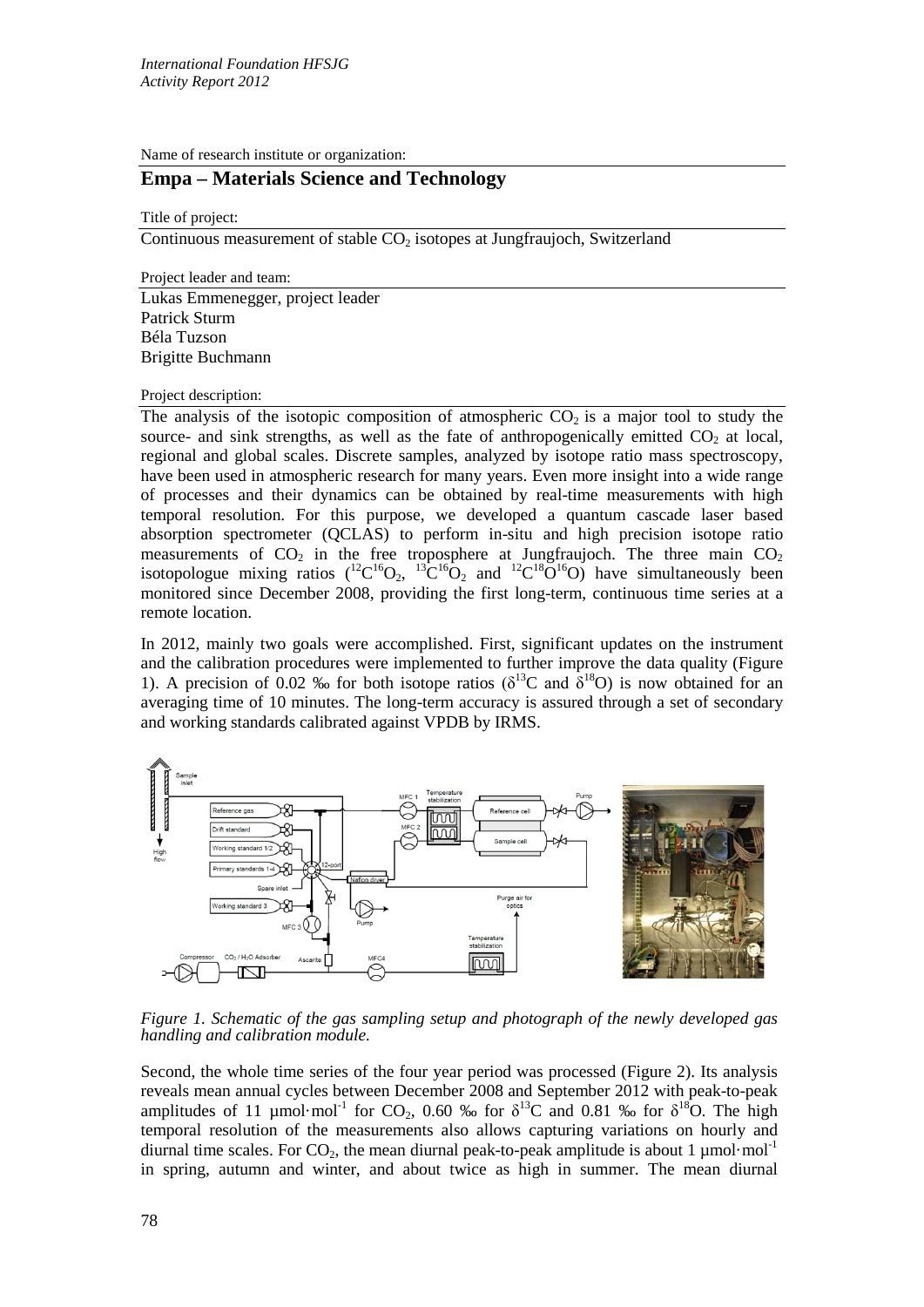variability in the isotope ratios is largest during the summer months too, with an amplitude of 0.1 % for both  $\delta^{13}C$  and  $\delta^{18}O$ , and a smaller or not discernible diurnal cycle during the other seasons. The day-to-day variability, however, is much larger and depends on the origin of the air masses arriving at Jungfraujoch.



*Figure 2. Overview of the data records from December 2008 to September 2012 (top). Hourly averaged data of* CO<sub>2</sub>*, and isotopic ratios* δ<sup>13</sup>C *and* δ<sup>18</sup>O *as well as fitted background curves (black: local regression, grey: smooth curve fit) are shown. Mean seasonal cycles from detrended and monthly bin-averaged data and the annual harmonic part of the smoothed curve fit (bottom).*

A major benefit of the high-time resolution measurements compared to the traditional flask sampling is that, in addition to seasonal variations and long-term trends, also variations on hourly and diurnal time scales can be captured. This allows for combining the measurements with meteorology and to interpret the data in terms of atmospheric dynamics. Using backward Lagrangian particle dispersion model simulations, a close link between air composition and prevailing transport regimes has been established, which explains much of the observed variability in terms of transport history and influence region. A footprint clustering shows significantly different wintertime  $CO_2$ ,  $\delta^{13}C$  and  $\delta^{18}O$  values, depending on the origin and surface residence times of the air masses.